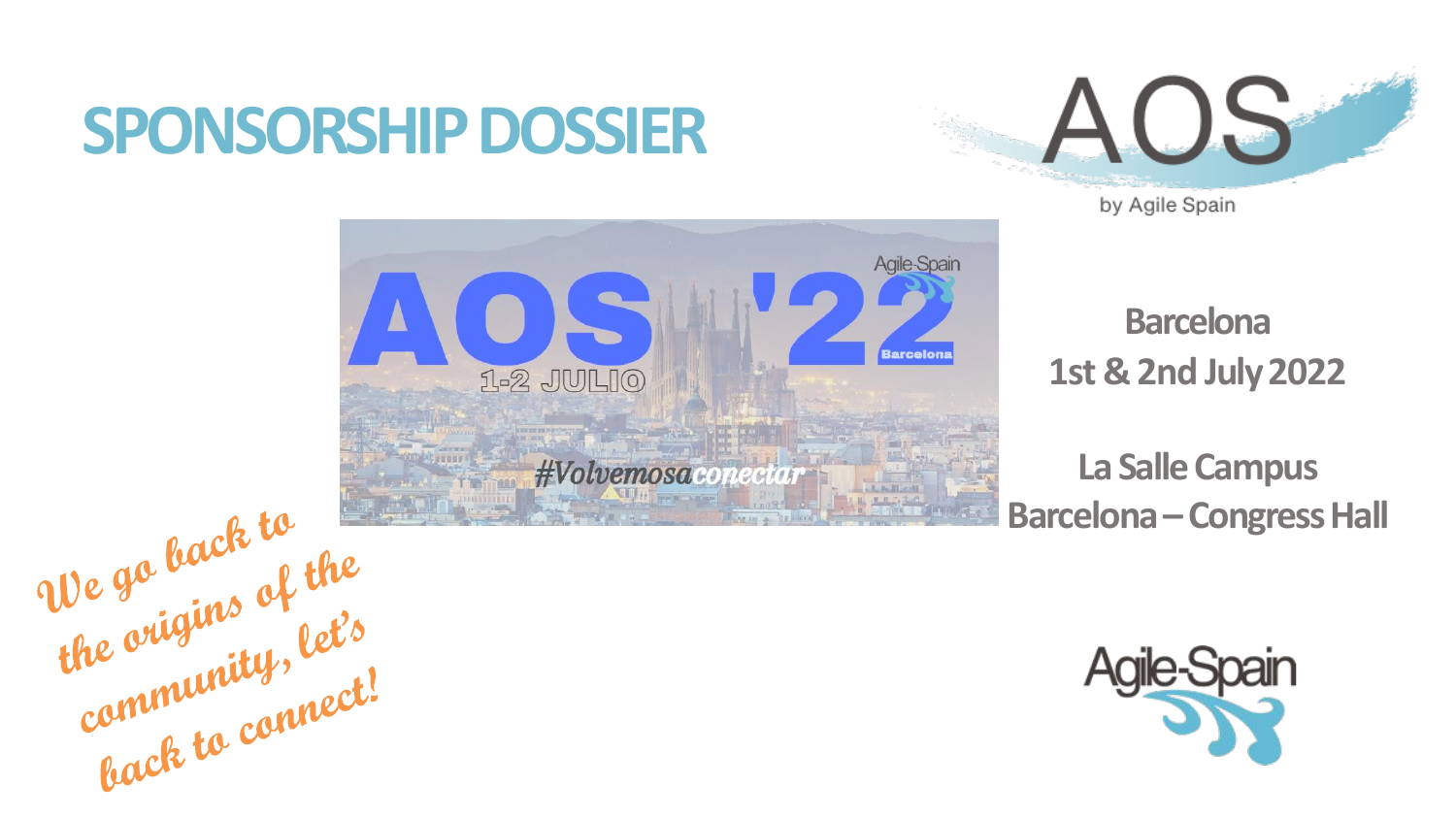



# **<sup>01</sup> Agile Open Space**

Conference in which attendees participate in creating the agenda by proposing specific topics and scheduling meetings to address those topics.

It's the attendees' decision to decide which sessions to attend and to be responsible for changing the meeting at any time if they feel they are not learning or are not contributing.

This format seeks to discover and teach best practices, share ways of working and generate new ideas and innovations.

#### **Agile Open Space 2022**

On 1st and 2nd July, Barcelona becomes a meeting point for the agile community. People from all over Spain gather to participate in AOS 2022 with the aim of spreading the use of agile methodologies and learning better methods of delivering value.

For two days, more than 200 professionals from the ICT sector will exchange new techniques and experiences in the use of agile methodologies within their own companies.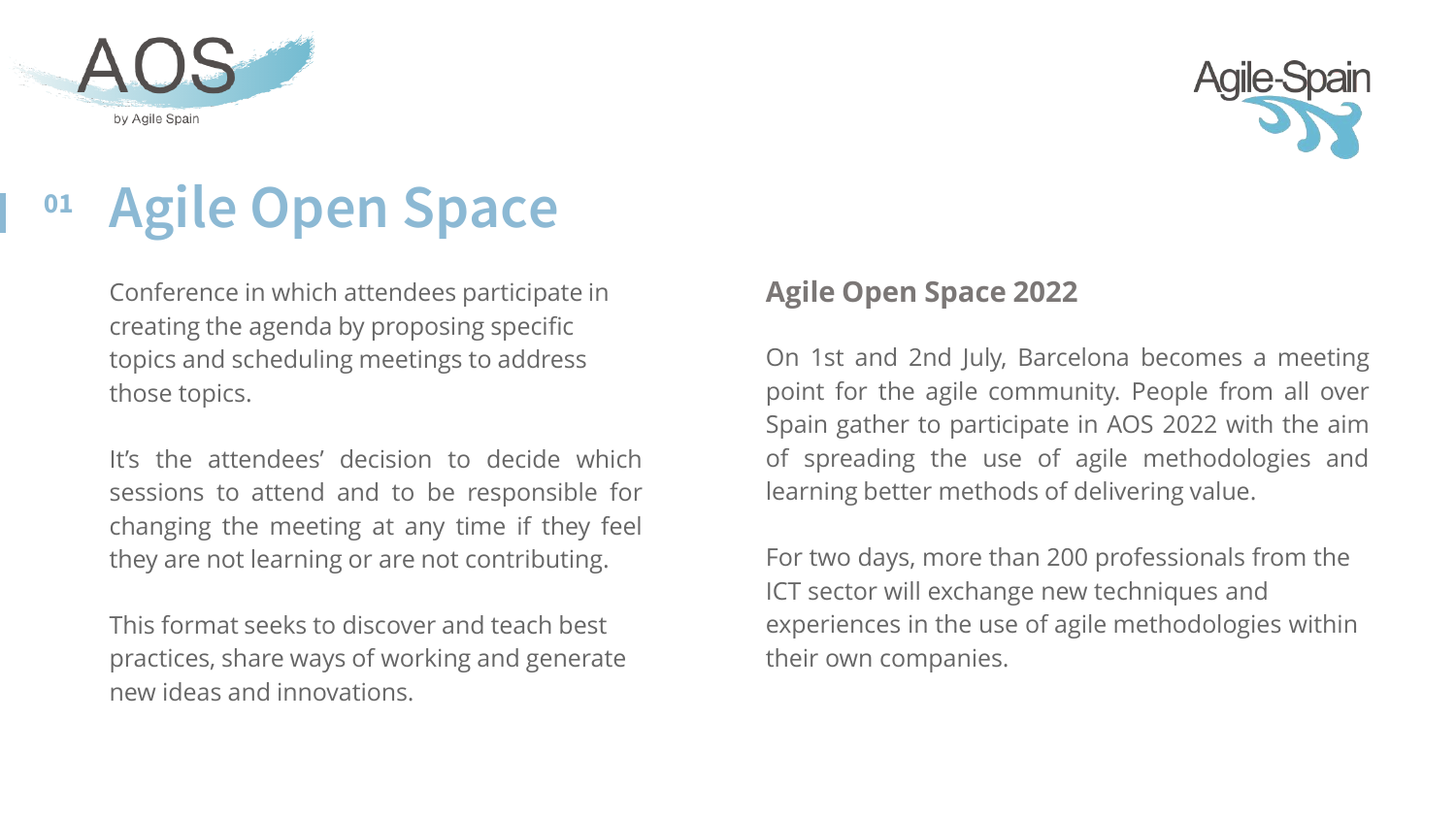



## **Organizers <sup>02</sup>**

Agile Spain is an association committed to agile methodologies and agile software development.

We deeply believe in this approach and its benefits. Based on that, we want to improve the knowledge of agile in Spain and spread its use among companies and professionals.

Agile Spain organizes events for its members and for the software industry in general in collaboration with other organizations and companies.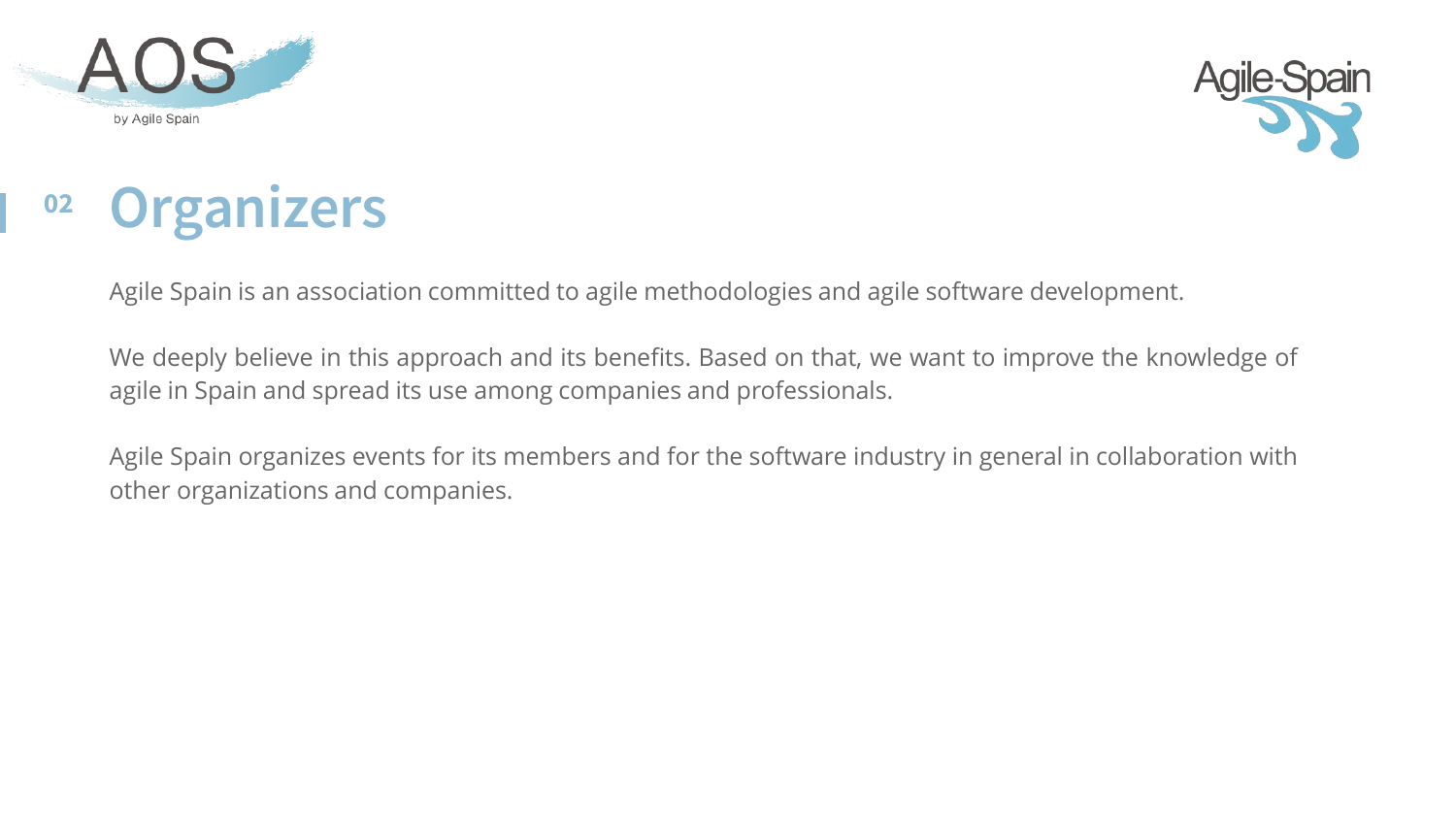



### **Previous events <sup>03</sup>**

#### **CAS (Conferencia Agile Spain)**

- Conferencia [Agile-Spain 2019](https://cas2019.agile-spain.org/) (Barcelona)
- [Conferencia Agile-Spain 2018](https://cas2018.agile-spain.org/) (Alicante)
- [Conferencia Agile-Spain 2017](http://cas2017.agile-spain.org/) (Sevilla)
- [Conferencia Agile-Spain](https://cas2016.agile-spain.org/) 2016 (Vitoria)
- [Conferencia Agile-Spain 2015 \(](https://cas2015.agile-spain.org/charlas-y-videos/)Madrid)
- Conferencia Agile-Spain 2014 (Barcelona)
- Conferencia Agile-Spain 2013 (Bilbao)
- Conferencia Agile-Spain 2012 (Cáceres)
- [Conferencia Agile-Spain 2011 \(](https://conferencia2011.agile-spain.org/)Castellón)
- Conferencia Agile-Spain 2010 (Madrid)

### **AOS (Agile Open Space)**

- [Agile Open Spain 2021 \(](https://agile-spain.org/aos21/)Online)
- [Agile Open Spain 2019 \(](https://aos2019.agile-spain.org/)Bilbao)
- [Agile Open Spain 2018 \(](https://aos2018.agile-spain.org/)Caldes de Montbui, Barcelona)
- [Agile Open Spain 2017 \(](http://aos2017.agile-spain.org/)Segovia)
- [Agile Open Spain 2016 \(](http://aos2016.agile-spain.org/)Santiago de Compostela)
- Agile Open Spain 2015 (Gijón)
- Agile Open Spain 2014 (Valladolid)
- Agile Open Spain 2013 (Tenerife)
- Agile Open Spain 2012 (Zaragoza)
- Agile Open Spain 2011 (Pamplona)
- Agile Open Spain 2010 (Barcelona)
- Agile Open Spain 2009 (Madrid)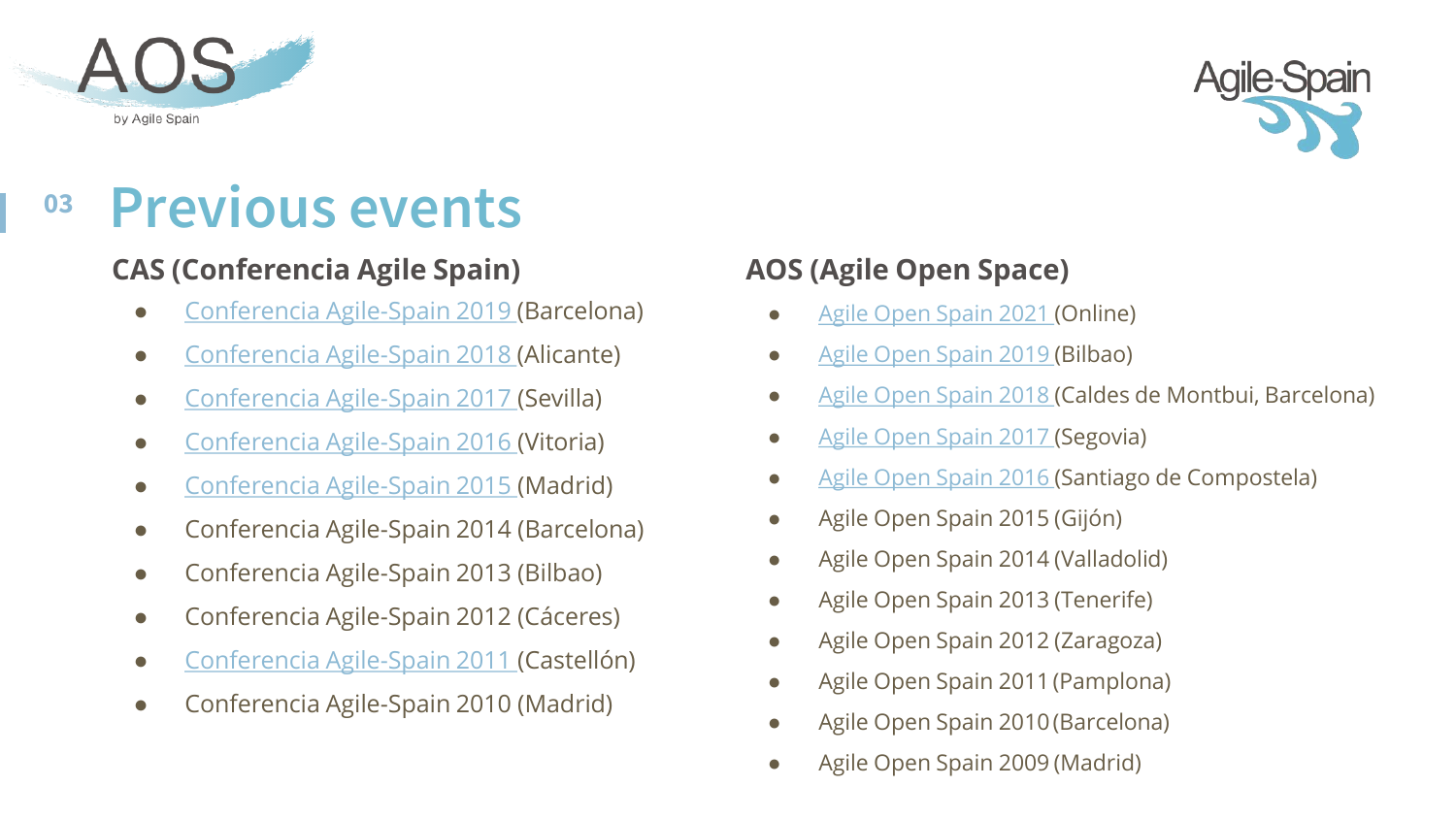



### **Last editions sponsors**

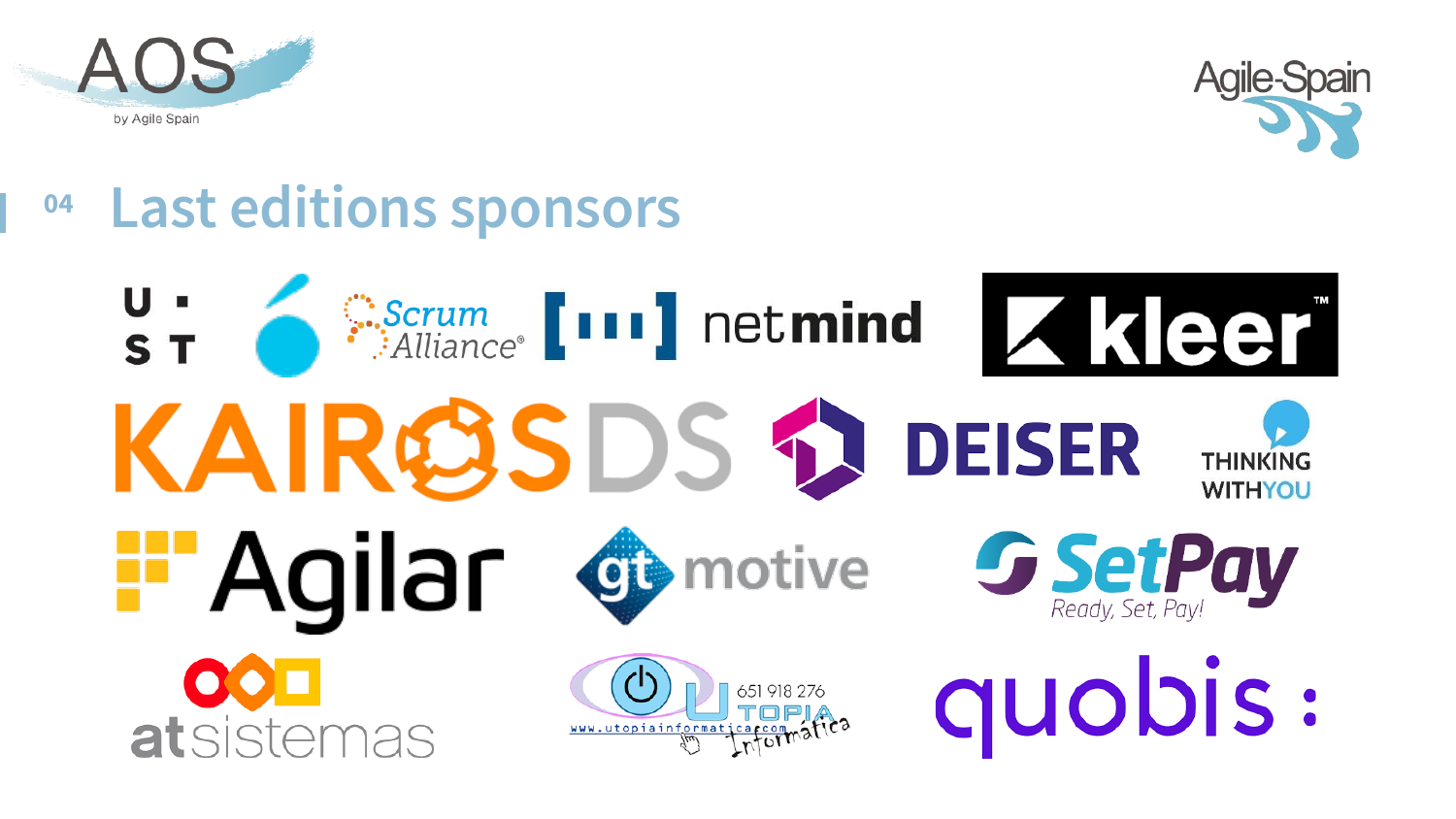



#### **Why to sponsor? 05**

We think of sponsoring Agile Open Spain as a way to contribute to the Community, not only from the point of view of its economic sustainability, but also to generate a cordial relationship between the sponsors and the attendees.

- Obtain visibility, offering an attractive company image for professionals who use agile methodologies as a tool to carry out high-value work.
- It is a unique opportunity to make new contacts with both professionals and companies in the creation of a collaborative model.
- It helps to improve the company's brand, and to be visible in the IT sector by presenting an image of an innovative company, interested in offering high quality products and services.
- It offers the opportunity to train our professionals by exposing them to a collaborative environment, to learn new ways of working to improve development teams.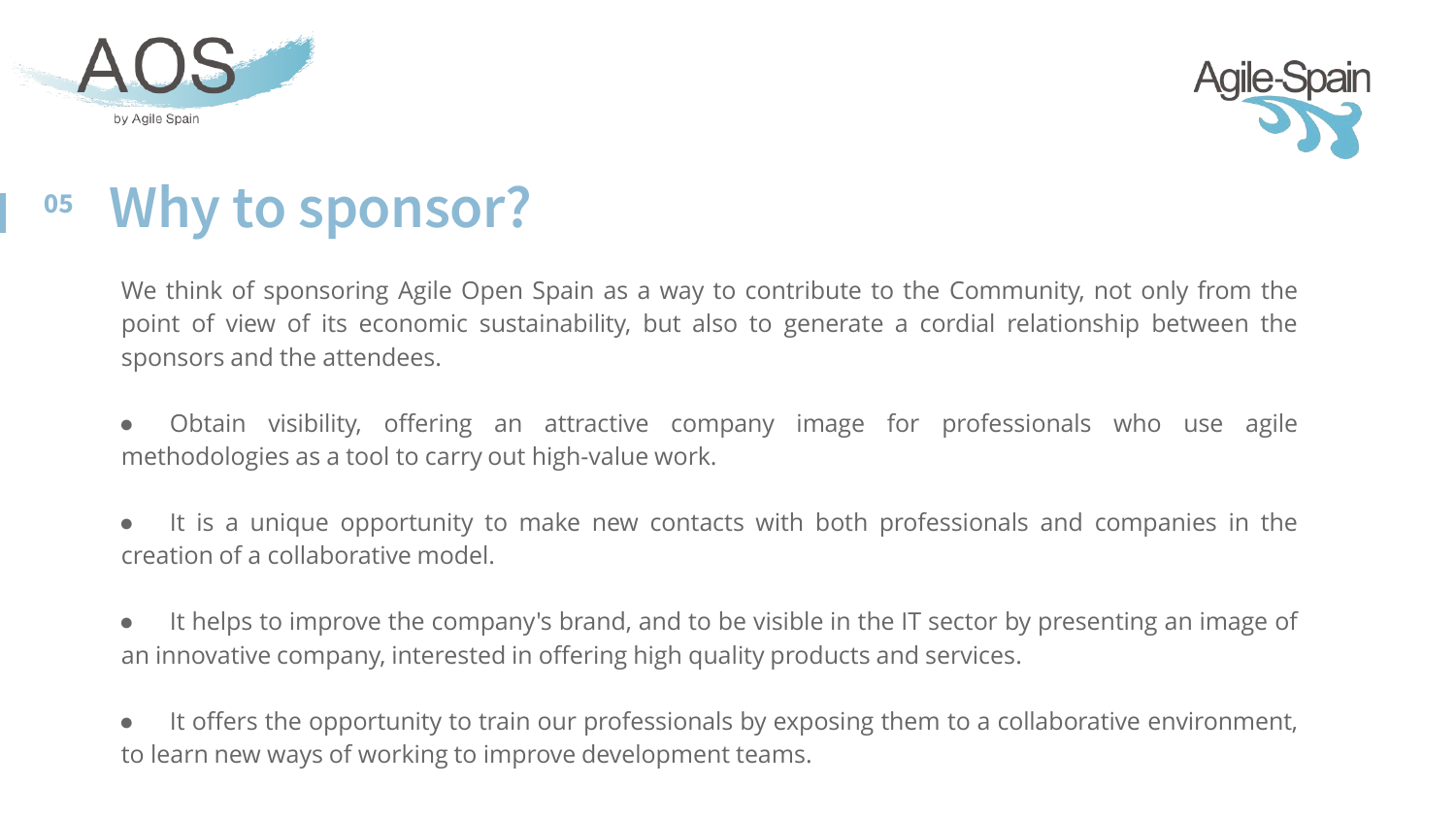



### **Sponsorship packs <sup>06</sup>**

In the AOS 2022, there are three diferect packs of sponsorship: Silvier, Gold and Platinium; Every pack has a different level of visibility.

All the prices are with VAT (IVA) excluded.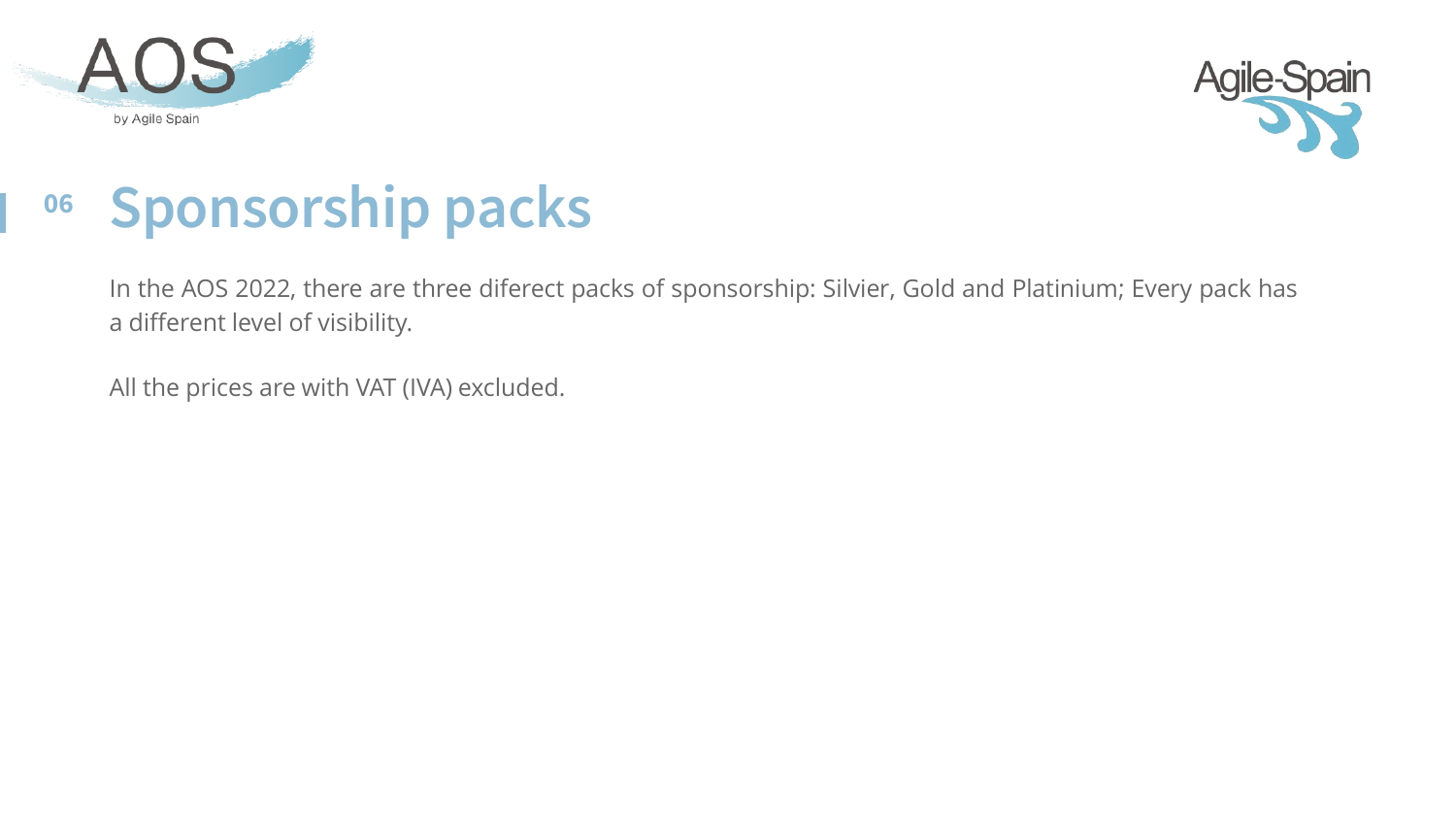



## **<sup>07</sup> Platinium Sponsorship**

❑ 5 Tickets for the event.

❑ Visibility in the event web. Logo size: Big.

❑ Visibility in the Opening session. Logo size: Big.

❑ Opening Session. Logo size: Big.

❑ 10 Minutes of Glory.

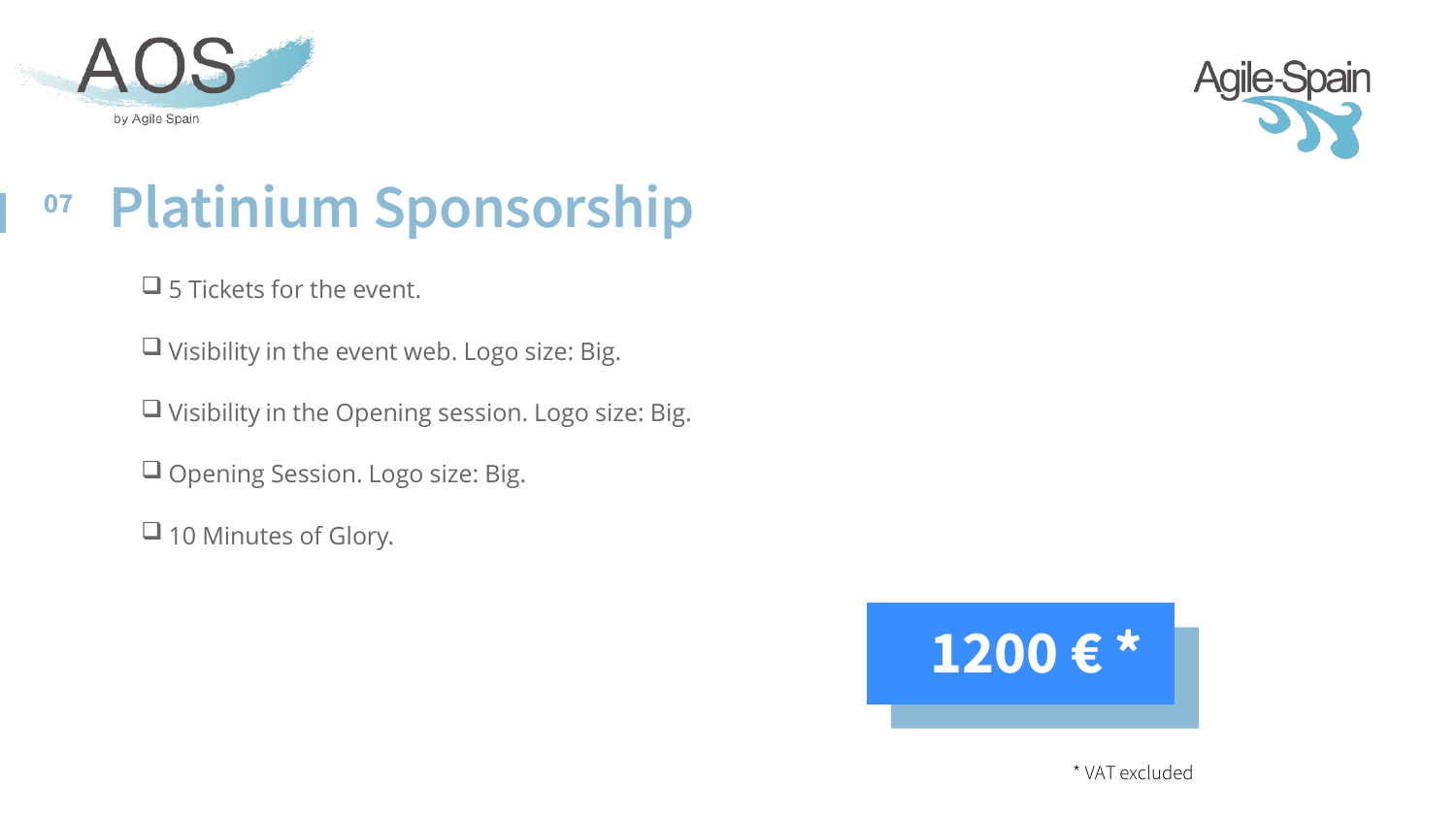



# **<sup>08</sup> Gold Sponsorship**

❑ 2 Tickets for the event.

❑ Visibility in the event web. Logo size: Medium.

❑ Visibility in the Opening session. Logo size: Medium.

❑ 5 Minutes of Glory.



\* VAT excluded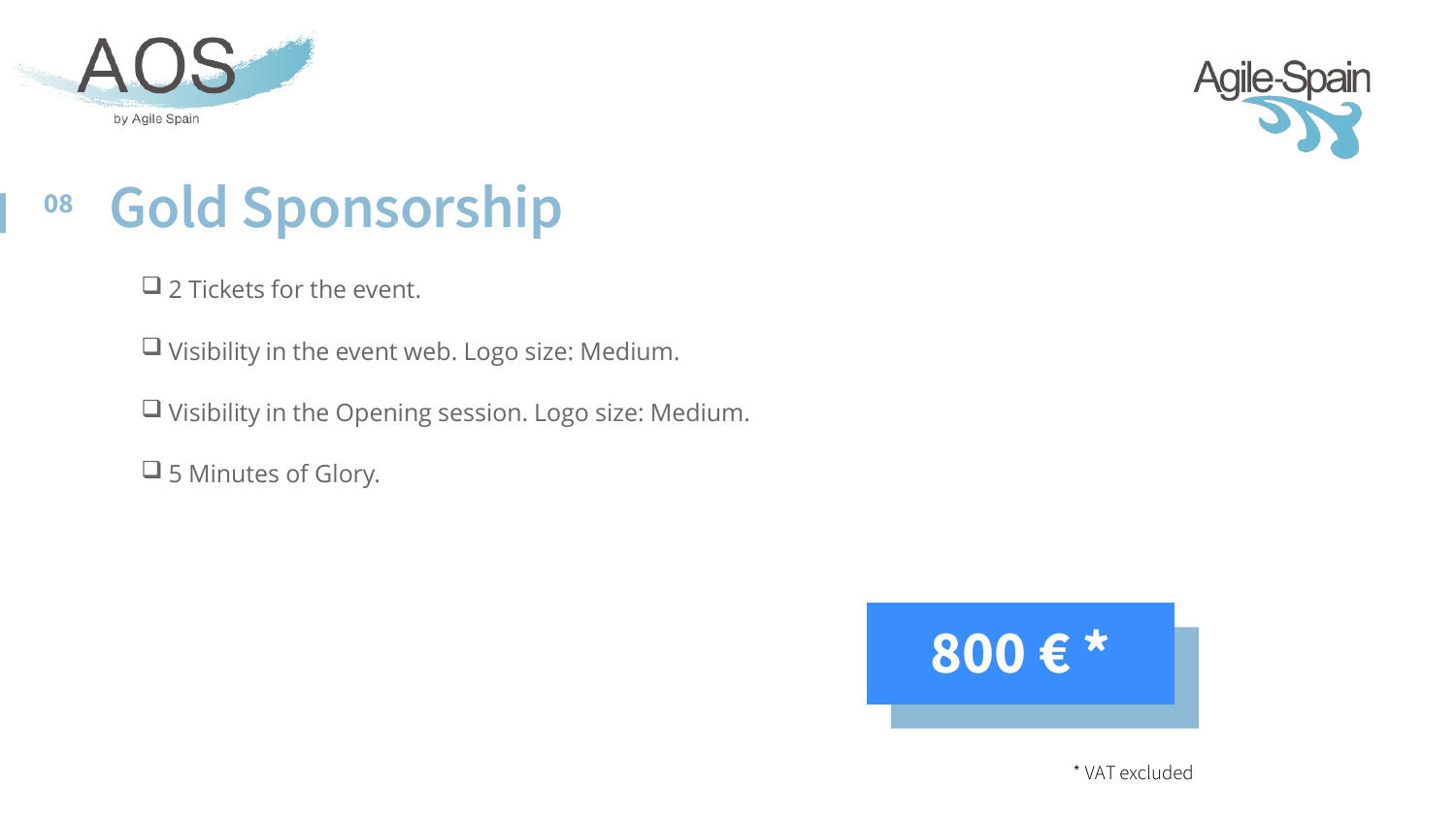



# **<sup>09</sup> Silver Sponsorship**

❑ 1 Ticket for the event.

❑ Visibility in the event web. Logo size: Small.

❑ Visibility in the Opening session. Logo size: Small.



\* VAT excluded